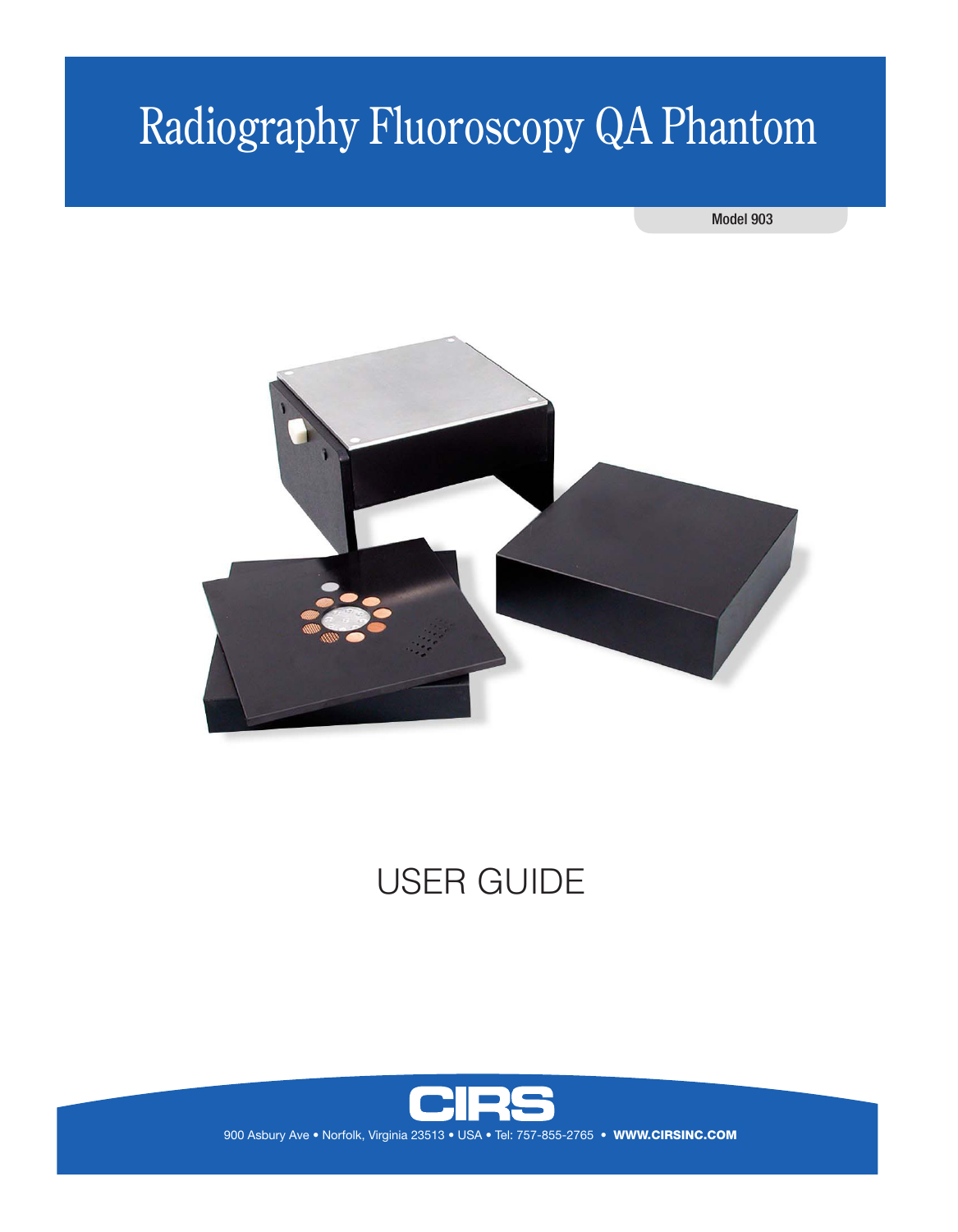# **TABLE OF CONTENTS**

| Abdominal Phantom Image Acquisition for Radiographic Units 6 |
|--------------------------------------------------------------|
| Abdominal Phantom Images Acquisition for Spot-Film Devices6  |
|                                                              |
|                                                              |
|                                                              |
|                                                              |
|                                                              |
|                                                              |
|                                                              |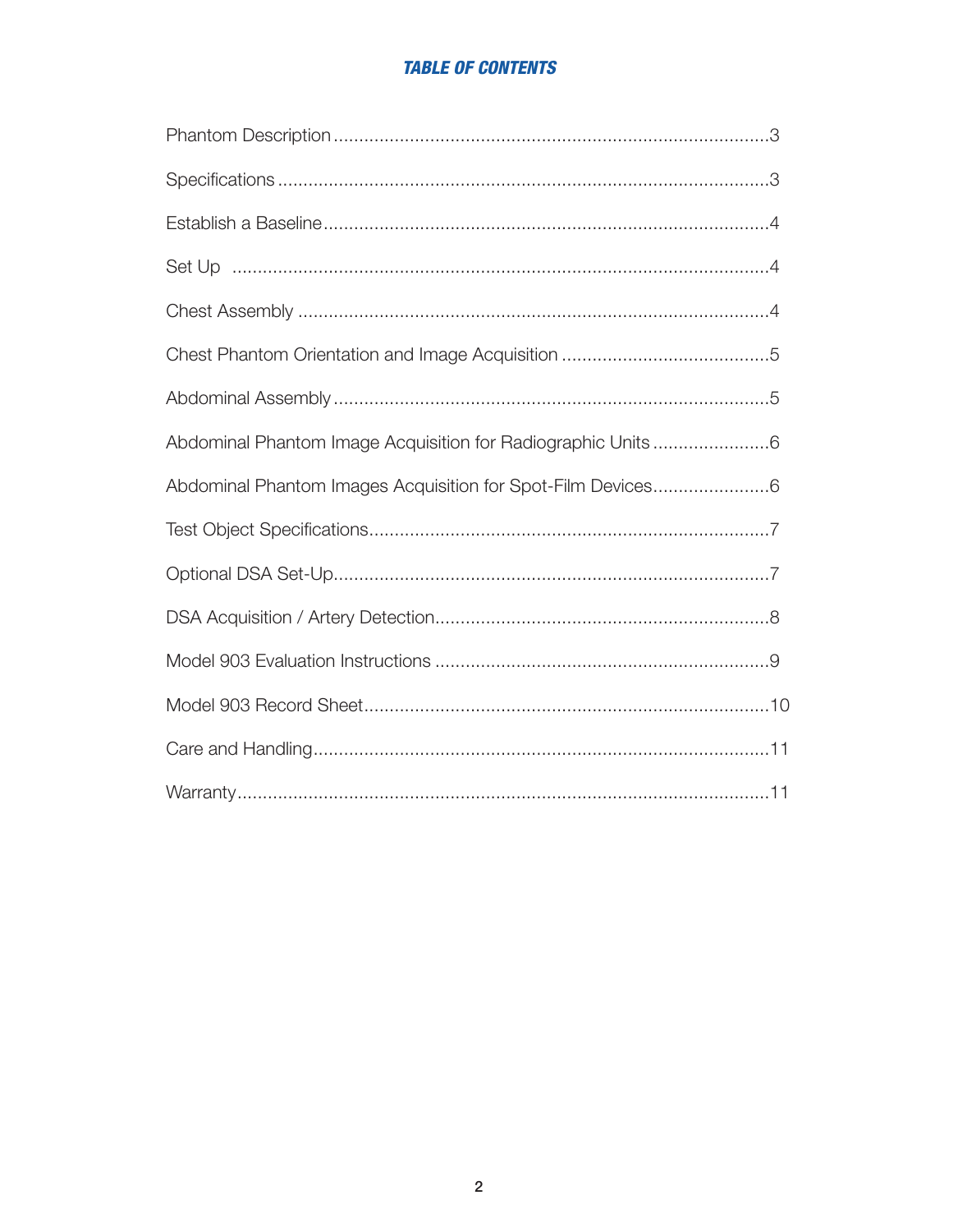#### *PHANTOM DESCRIPTION*

The CIRS Model 903 Radiography / Fluoroscopy QA Phantom is designed to provide physicians with an opportunity for a comprehensive review of their Radiography / Fluoroscopy facility as well as CR/DR systems.

The phantom can be used for initial QA assessment and routine monthly QA testing to help ensure patients are receiving the best possible X-ray examinations.

The CIRS Model 903 is manufactured from PMMA equivalent epoxy that offers the same X-ray attenuation properties as acrylic to simulate an average patient with significantly greater durability.

The overall phantom measures 25.4 cm wide x 25.4 cm long x 20.7 cm high and consists of three

attenuation plates, one test object plate and a detachable stand for easy, reproducible set-up. Test objects include high-resolution copper mesh targets from 12 – 80 lines per inch, two separate contrast-detail test objects.

The phantom enables evaluation of minimum detectable contrast, low contrast resolution, optical density, high contrast resolution and dose.

#### *SPECIFICATIONS*

| DIMENSIONS:            | 25.4 cm x 25.4 cm x 20.3 cm<br>$(10" \times 10" \times 8")$ |  |
|------------------------|-------------------------------------------------------------|--|
| <b>PHANTOM WEIGHT:</b> | 16.8 kg (37 lb)                                             |  |
| <b>MATERIALS:</b>      | PMMA-equivalent epoxy                                       |  |

#### **MODEL 903 INCLUDES**

| PART NO. | 0TY | <b>DESCRIPTION</b>                                            |
|----------|-----|---------------------------------------------------------------|
| 903-01   |     | <b>Test Object Plate</b>                                      |
| $903-02$ |     | 4.1cm Block with Lead Markers                                 |
| 903-03   |     | 7.6 cm Block with Aluminum Plate &<br>Detachable Support Legs |
| 903-04   |     | 7.6 cm Block                                                  |

#### **MODEL 903 OPTIONAL ACCESSORIES**

| PART NO.    | <b>DESCRIPTION</b>                                                                       |
|-------------|------------------------------------------------------------------------------------------|
| $903 - 05$  | Optional Artery Slot Block for Model 903                                                 |
| $903 - 06*$ | Artery Block with Iodine (15 mg/mL)                                                      |
| $903 - 07*$ | Artery Block with Iodine (150 mg/mL)                                                     |
| $903-08$    | Bone Block                                                                               |
| 9506        | Optional Soft-Sided Case for ACR Radiography<br><b>Fluoroscopy Accreditation Phantom</b> |

\*Must purchase Model 903-05 Optional Artery Slot Block to use this accessory with Model 903 Radiography Fluoroscopy Accreditation Phantom.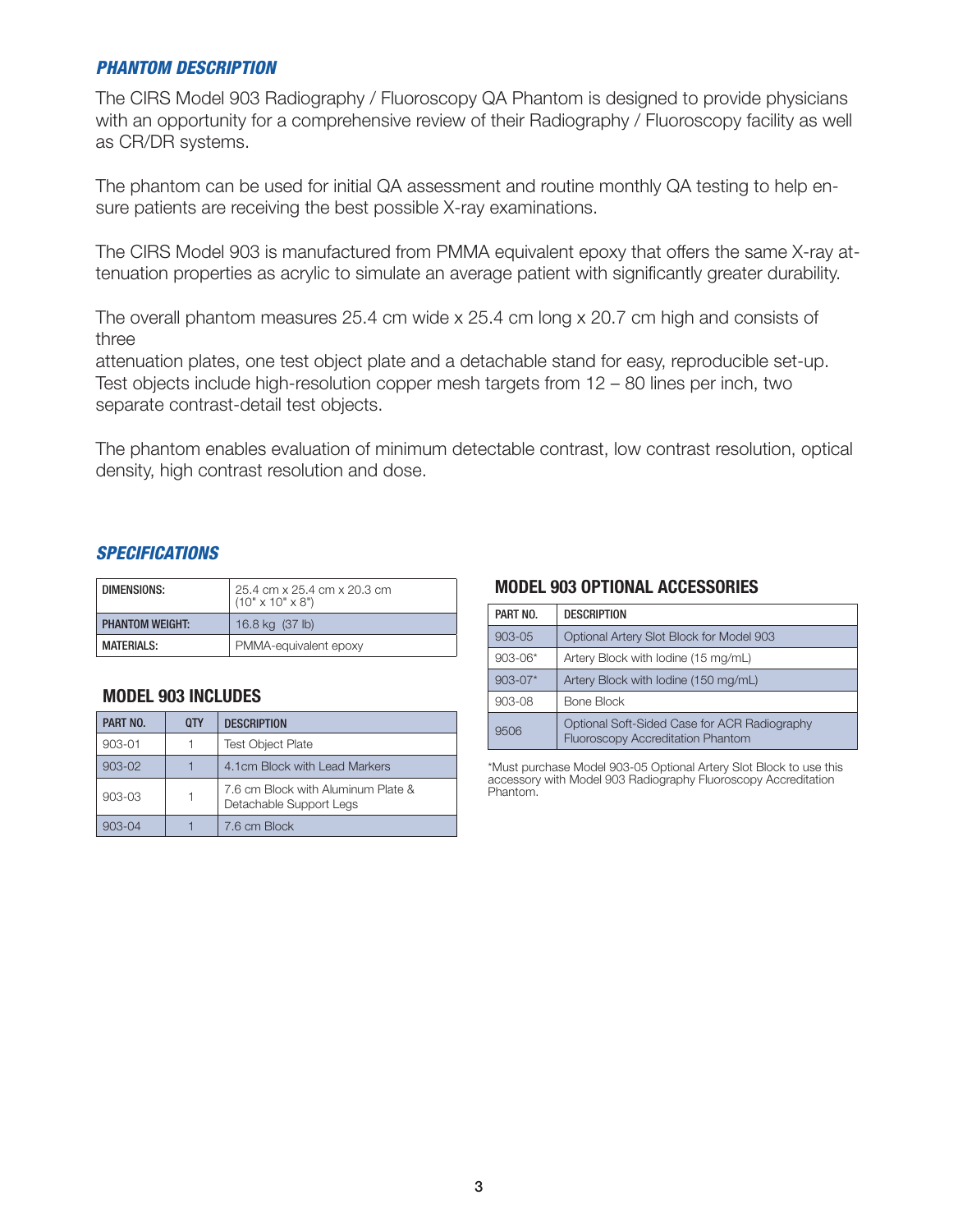#### *ESTABLISH A BASELINE*

System setup can have a dramatic impact on the results obtained from quality assurance measurements. You should establish and record what system settings are used for each image acquisition. These same settings should be used each time the test is performed. If not, then the conclusions drawn may not be valid.

The first set of measurements taken when all systems are operating properly will be the baseline measurements for that facility. Record the system settings used to acquire each image along with your image results. On subsequent tests, refer to the baseline results to determine if the system has drifted to an unacceptable level. It is each facilities responsibility to establish the magnitude of drift allowed before corrective action is warranted.

The difference between the original baseline measurements and subsequent measurement should be calculated and recorded. At some point the difference may be large enough that action is required (call service, replace system, etc.). Each facility needs to determine the action level for each test. You should refer to the user's manual of your imaging system and note the stated accuracies of the system. These stated accuracies may greatly influence the conclusions made when evaluating the system.

How often each system is evaluated is also up to each facility to determine. At minimum they should be inspected on a quarterly basis.

#### *SET UP*

It is recommended that the phantom be imaged using the same technique used in typical clinical situations. Factors such as film/screen speed, Bucky orientation, photo timer cell selection, density setting, SI distance, and kVp should be considered. The phantom simulates average patient size and density, thus various dosimeters can be used with the phantom if desired.

#### *CHEST ASSEMBLY (FIGURE 1)*

Attach the leg supports to the 7.6 cm-thick slab so the aluminum plate faces toward the x-ray tube and the legs are in contact with the entrance surface of the wall stand. Place the image quality test tool on the tube side of the phantom, with the rectangular contrast-detail pattern toward the patient's head position for repeatable orientation. The distance from the front surface of the image quality test tool to the entrance surface of the chest stand should be 16.9 cm. (A cart or some other device will be needed to support the phantom in front of the vertical image receptor.) It is suggested that the phantom be placed on top of a low-scattering support, such as a cardboard or styrofoam box (not shown).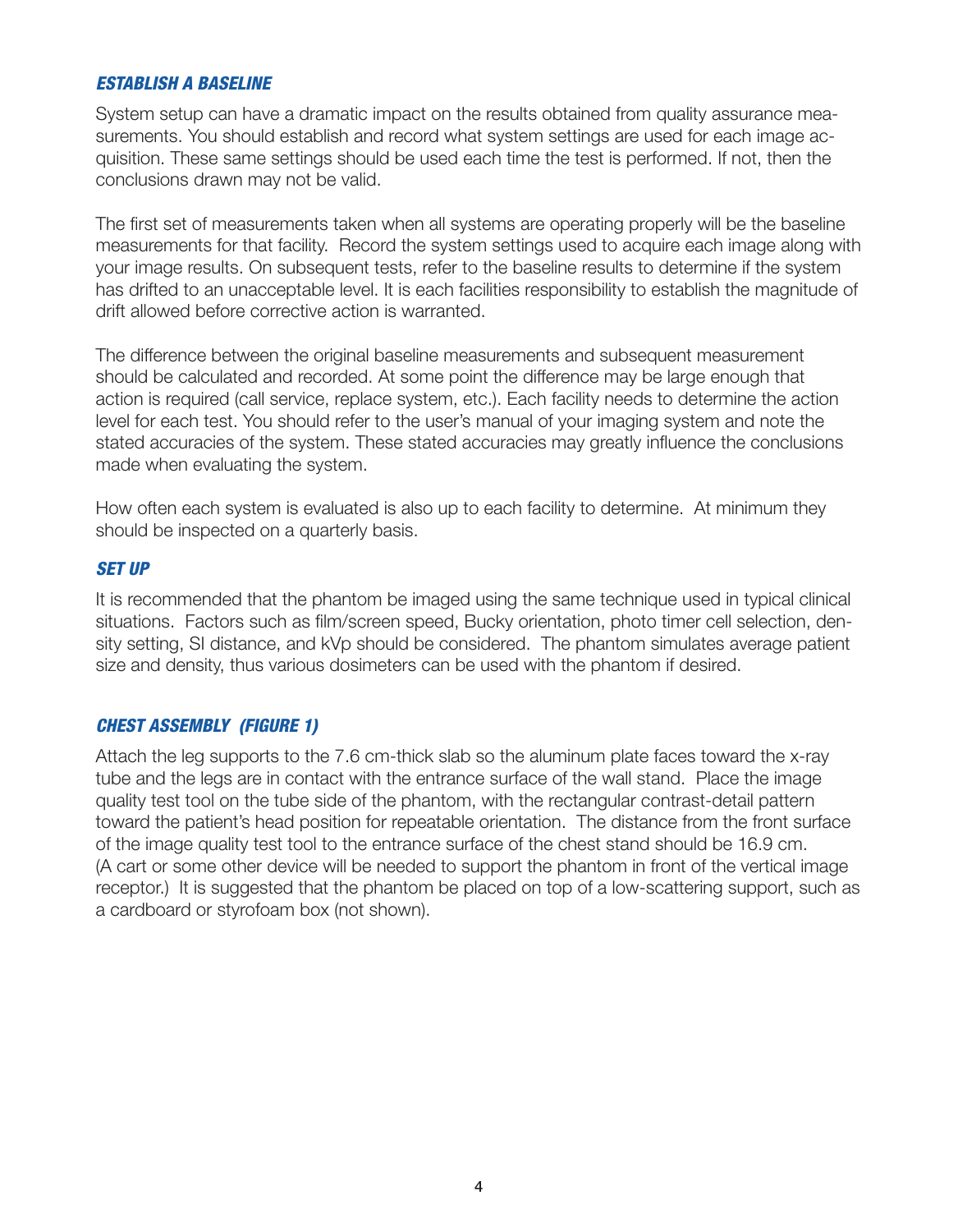

*Figure 1: Upright Chest Set Up*

### *CHEST PHANTOM ORIENTATION AND IMAGE ACQUISITION*

Center the light field to the center of the vertical image receptor. Collimate the field (if adjustable collimation is available) so the light field is  $10" \times 10"$  at the entrance surface of the phantom. Select appropriate settings for kVp, mA, and AEC. For manually selected techniques, use the kVp and mAs normally used for a 20 to 24 cm thick patient. The optical density in the center of the test tool should be between 1.3 and 1.8. If the optical density does not fall in this range, adjust technique appropriately.

#### *ABDOMINAL ASSEMBLY (FIGURES 2 AND 3)*

For Radiography and Overtable Fluoroscopy place the 4.1 cm thick slab on the tabletop or cassette holder with lead shot markings toward the image receptor. Stack the 7.6 cm slab, then stack the 7.6 cm slab with 3/16" aluminum plate attached on top. The aluminum plate should be toward the x-ray tube. Place the image quality test tool (this is the test object plate) on top with the rectangular contrast-detail pattern toward the patient's head position for repeatable orientation.

For Undertable Fluoroscopy attach the leg supports to the 7.6 cm thick slab with the 3/16" aluminum plate so that the aluminum plate is toward the x-ray tube when the phantom is placed on the tabletop and supported on the legs. Stack the 7.6 cm slab, then stack the 4.1 cm tool on top with the lead shot markings toward the image receptor. Place the image quality test tool on the tabletop underneath the phantom

with the rectangular contrast-detail pattern toward the patient's head position for repeatable orientation.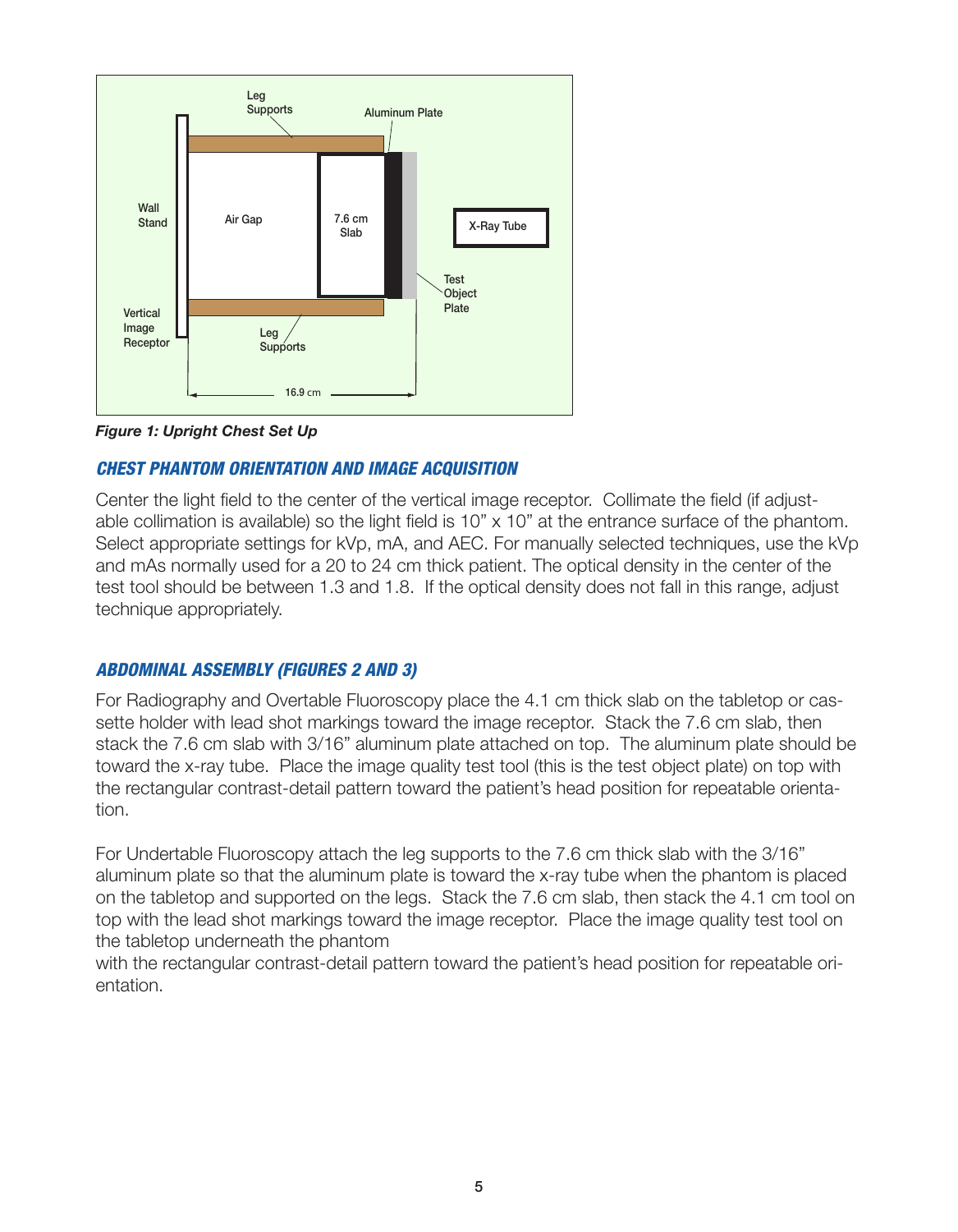

#### *ABDOMINAL PHANTOM IMAGE ACQUISITION FOR RADIOGRAPHIC UNITS*

Center the field light to the center of the image receptor and adjust the collimator to a 10"x10" field size on the x-ray tabletop or wall Bucky surface using the light field. Place the phantom either on the tabletop or in contact with the wall Bucky and center the phantom in the field with the aluminum side toward the x-ray tube, test tool section on top. Select kVp, mA, and density control settings normally used clinically. Expose and process the film. Select the center cell on phototimer for the abdominal phantom image. For manually selected techniques choose the kVp and mAs setting normally used clinically for a large patient (24-28 cm thick). The optical density in the center of the test tool should be between 1.3 and 1.8. If it is less than that, increase the mAs either manually or by increasing the phototimer density setting appropriately.

#### *ABDOMINAL PHANTOM IMAGES ACQUISITION FOR SPOT-FILM DEVICES*

For undertable x-ray tube systems remove any table padding, if the padding is removable. If there is a compression cone, move it out of the field of view (FOV). With the supports attached, place the phantom and image quality test tool on the tabletop. Center the phantom in the FOV under fluoroscopy. Position the image intensifier tower so that is rests on the phantom. Set the compression and lateral/longitudinal locks on the tower. Set the FOV to the mode closest to 23 cm (9 inch) FOV. Collimate the beam to the four lead shot markings such that all four markings are visible just inside the collimator blades. If the FOV is too small to visualize all the markings, the collimators should be opened to their widest position.

For overtable fluoroscopic tube systems remove any table padding, if the padding is removable. If there is a compression cone, move it out of the field of view (FOV). Place the phantom and image quality test tool on the tabletop with the aluminum side toward the x-ray source and the test tool of the aluminum. Center the phantom in the FOV under fluoroscopy. Set the FOV to the mode closest to 23 cm (9 inch) FOV. Collimate the beam to the four lead shot markings, such that all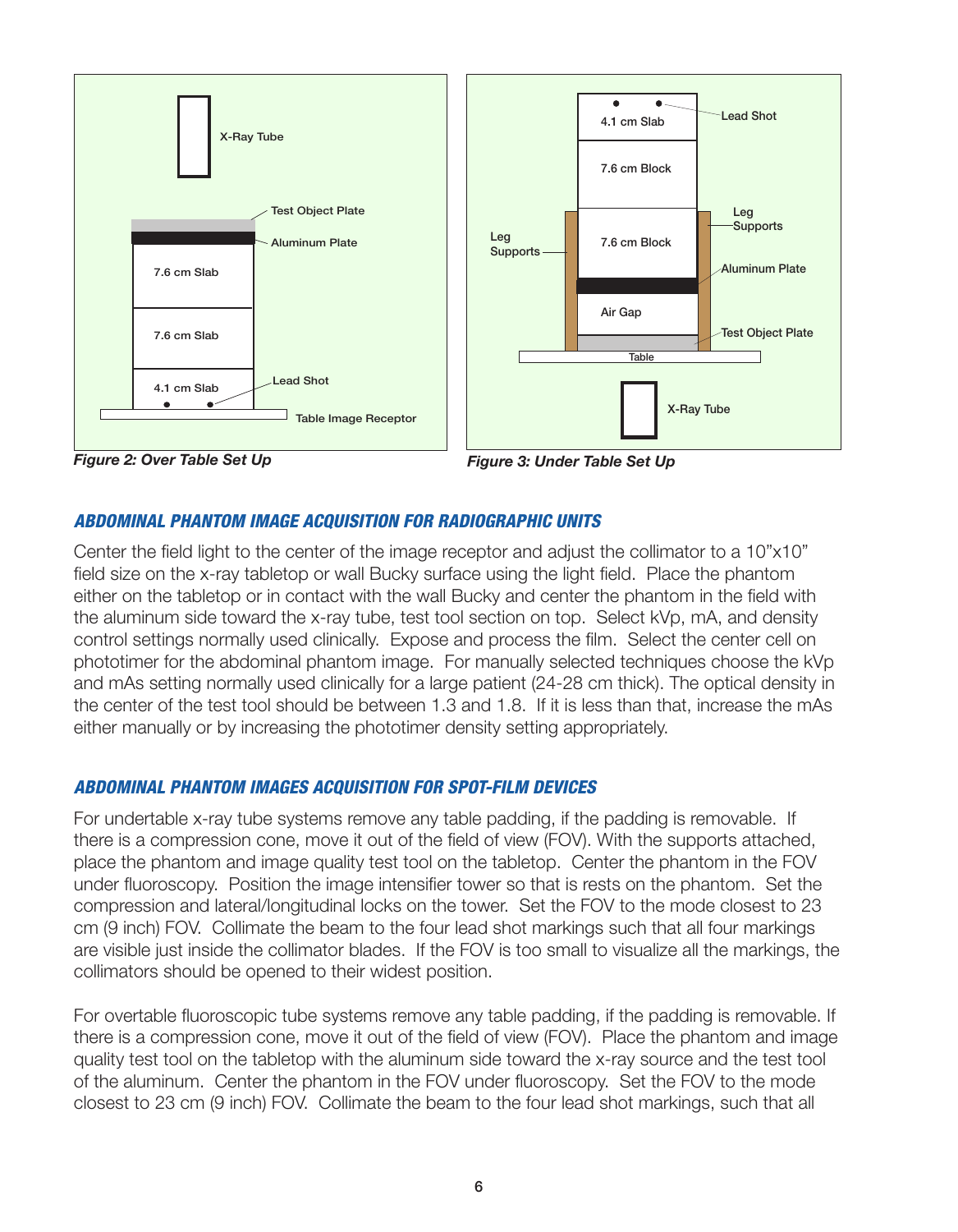four markings are visible just inside the collimator blades. If the FOV is too small to visualize all the markings, the collimators should be opened to their widest position.

Select the kVp, mA, and density control setting most commonly used. Position the grid according to clinical use for spot imaging. Make sure the collimation mode is set to maintain collimation to the lead shot markings for spot imaging.

If the fluoroscopic system is capable of multiple types of spot imaging consider each type of imaging that should be tested.



### *TEST OBJECT SPECIFICATIONS*

#### *OPTIONAL DSA SET-UP*

A 20 x 20 x 2.5 cm PMMA equivalent-epoxy Bone block (903-08) is available for use with other blocks in the Model 903 to test the visibility of 0.5, 1.0 & 1.5 cm thick bones in digitally subtracted images.

A 25.4 x 25.4 x 7.6 cm Artery Slot Block (903-05) is available to receive Artery Blocks (903-06 & 903-07) and provide proper surrounding background. When used with the Bone Block (903-08) and 7.6 cm Block (903-04), various patient configurations can be achieved. In order to use the Artery Slot Block (903-05) with the Bone Block (903-08), the Bone Block must be positioned in the 20 x 20 cm cavity in the Artery Slot Block. See figure 4 on page 8.

Two 15 x 45 x 2.5 cm Artery Blocks are available (903-06, 903-07). Each block contains 15 and 150 mg/mL iodine concentrations respectively. Each block contains 1, 2 & 4 mm arteries with aneurysms and stenosis that are 0.25, 0.50 and 0.75% of each arterial dimensions. See figure 5 on page 8.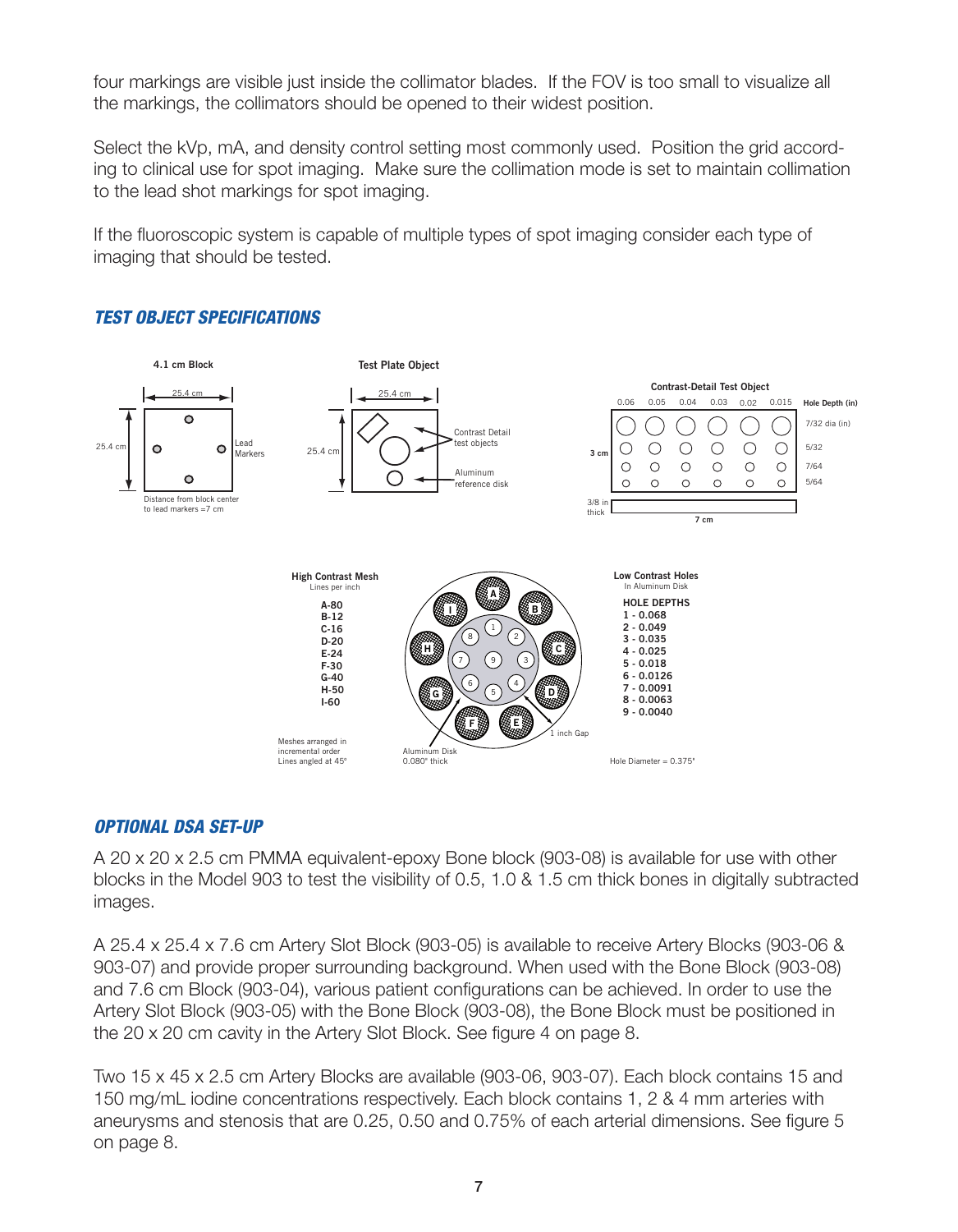



*Figure 4: Optional DSA Set - Up Figure 5: Artery Block with Iodine*

### *DSA ACQUISITION / ARTERY DETECTION*

Program a delay of 15 seconds between mask and image exposure. Establish and record optimized technique for testing. Always use the same technique and intensifier mode (if used) for future testing.

Use a consistent phantom set-up for each patient type. Position the bones in the bone block perpendicular or parallel to arterial direction. Position the blank side of the artery block in the slot to produce a mask exposure, then slide the artery pattern into place and produce image exposure. Subtract the mask from the image and evaluate visibility of the bones and subtraction effectiveness. Remove the bone block and repeat the process. Measure and record results against baseline data.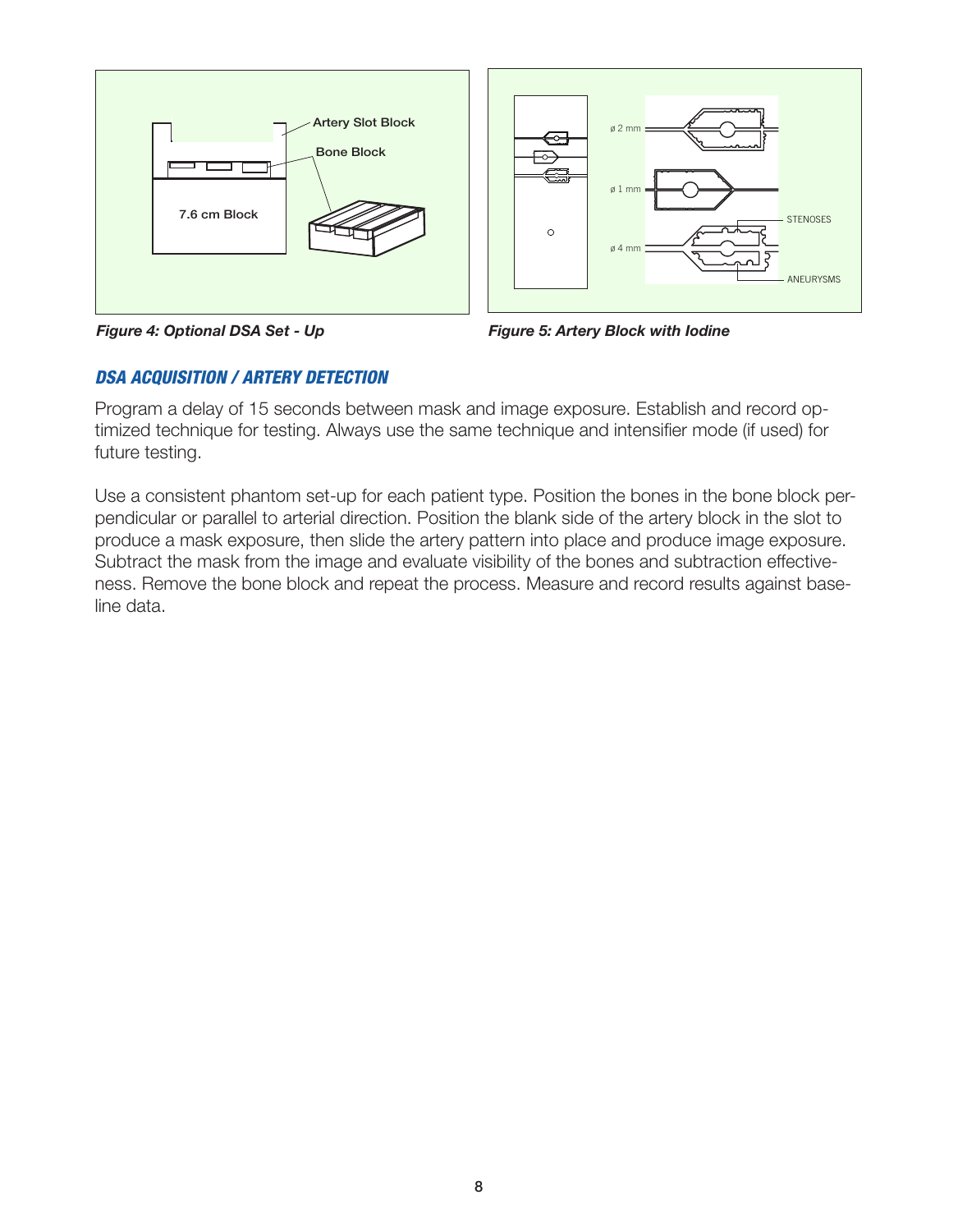#### **MODEL 903 EVALUATION INSTRUCTIONS**

For each set up, record system settings and evaluation notes for each test object.

#### Instructions:

Draw line through first set of holes that are only partially visible as shown in example. Compare to baseline to determine if visibility has remained the same

#### 25.4 cm Markers **CONTRAST-DETAIL TEST OBJECT**



#### Instructions: **3 cm**

For each target, note if it is fully visible or only partially visible Record score according to table below Record total score for High Contrast Mesh Targets

Record total score for Low Contrast Holes

Compare total score of each to baseline to determine if visibility has remained the same

| <b>HIGH CONTRAST MESH</b><br>LINES PER INCH<br>A-80<br>$B-12$<br>$C-16$<br>$D-20$<br>$E-24$<br>$F-30$<br>$G-40$<br>H-50<br>$1-60$ | 8<br>3<br>9 <sup>1</sup><br>6<br>5        | <b>LOW CONTRAST HOLES</b><br>IN ALUMINUM DISK<br><b>HOLE DEPTHS</b><br>$1 - 0.068$<br>$2 - 0.049$<br>$3 - 0.035$<br>$4 - 0.025$<br>$5 - 0.018$<br>$6 - 0.0126$<br>$7 - 0.0091$<br>$8 - 0.0063$ |
|-----------------------------------------------------------------------------------------------------------------------------------|-------------------------------------------|------------------------------------------------------------------------------------------------------------------------------------------------------------------------------------------------|
| Meshes arranged in<br>incremental order<br>Lines angled at 45°                                                                    | inch Gap<br>Aluminum Disk<br>0.080" thick | $9 - 0.0040$<br>Hole Diameter = $0.375"$                                                                                                                                                       |

|               | <b>Group Entirely Visible</b> | <b>Score</b> |   | <b>Group Partially Visible</b> | <b>Score</b> |
|---------------|-------------------------------|--------------|---|--------------------------------|--------------|
|               | B                             |              |   | В                              |              |
| $\mathcal{D}$ |                               | 2            | ≘ | $\bigcap$                      |              |
| З             |                               |              |   |                                |              |
|               |                               | 8            |   | F                              |              |
| $\sqrt{5}$    |                               | 16           | 5 |                                | 12           |
| 6             | G                             | 32           | հ | G                              | 24           |
|               | H                             | 64           |   | Н                              | 48           |
| 8             |                               | 128          | 8 |                                | 96           |
| 9             |                               | 256          |   |                                | 192          |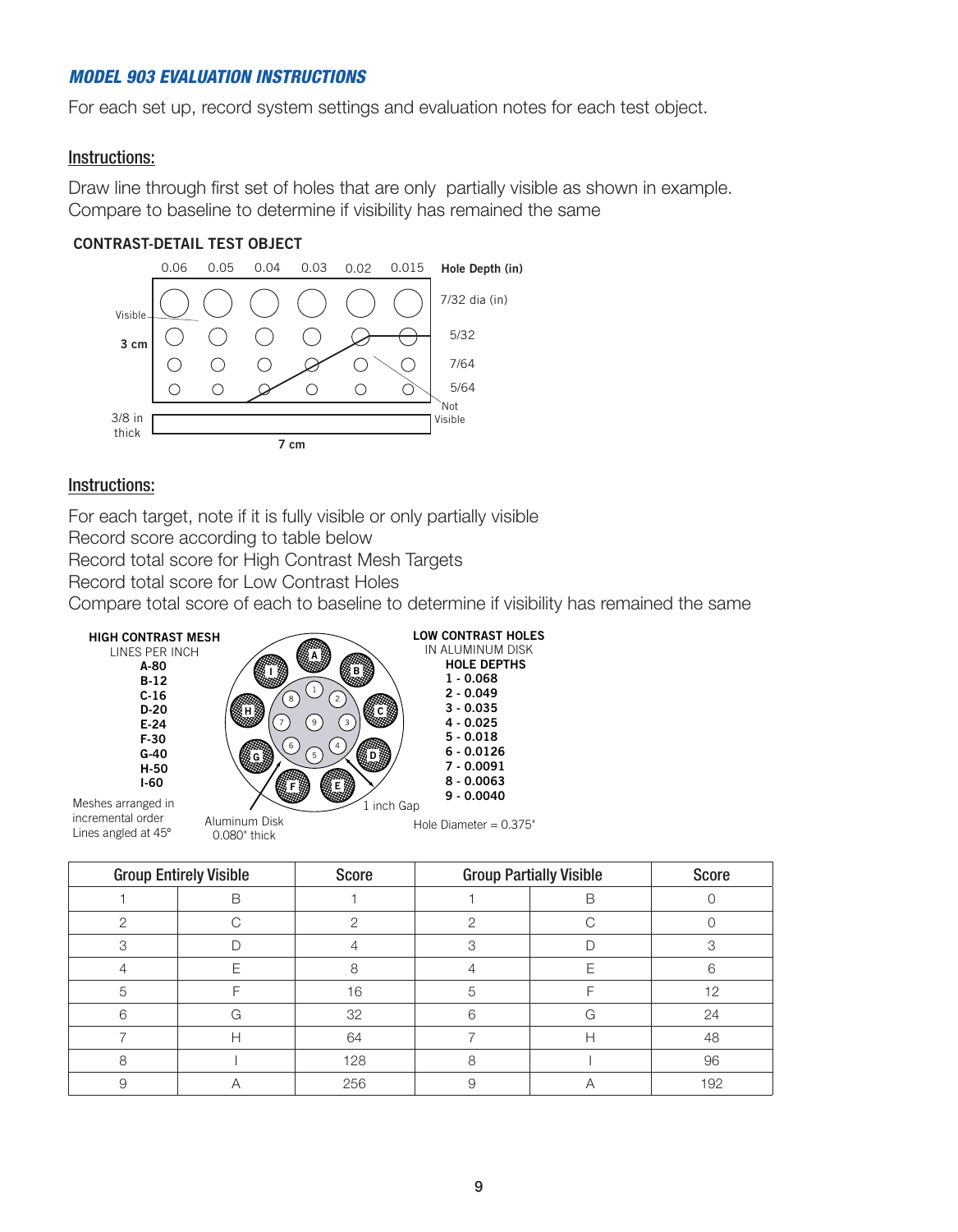## **TOP VIEW** *MODEL 903 RECORD SHEET*

Photocopy this page to record measurements on. For each set up record system settings and evaluation notes for each test object.

**Date** Tested By System Tested

**Phantom Set Up**

Distance from block center **System Settings**



incremental order Lines angled at 45º Aluminum Disk 0.080" thick

|            | $8 - 0.0063$<br>$9 - 0.0040$ |
|------------|------------------------------|
| 1 inch Gap |                              |
|            | Hole Diameter = $0.375"$     |

| Group          | <b>Score</b> | Group        | <b>Score</b> |
|----------------|--------------|--------------|--------------|
|                |              | B            |              |
| $\mathbf{2}$   |              | C            |              |
| 3              |              | D            |              |
| $\overline{4}$ |              | Ε            |              |
| 5              |              | F            |              |
| 6              |              | G            |              |
| 7              |              | Н            |              |
| 8              |              |              |              |
| 9              |              | Α            |              |
| <b>Total</b>   |              | <b>Total</b> |              |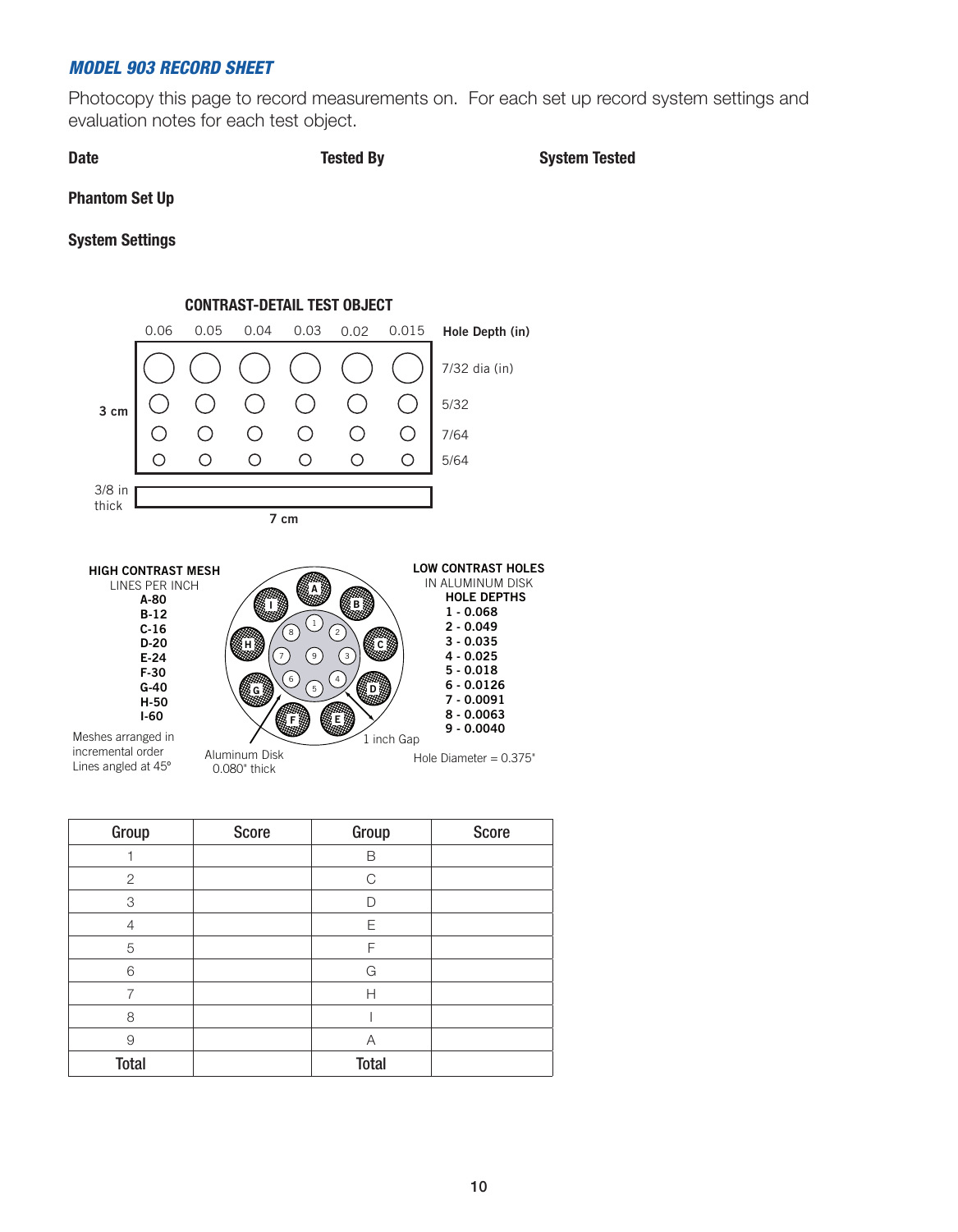#### *CARE AND HANDLING*

The phantom is manufactured from a durable epoxy resin and there are no special handling precautions. Avoid using petroleum distillates or solvents to clean the phantom as they may damage the surface finish.

Technical questions should be referred to CIRS customer service at (800) 617-1177.

#### *WARRANTY*

All standard CIRS products and accessories are warranted by CIRS against defects in material and workmanship for a period as specified below. During the warranty period, the manufacturer will repair or, at its option, replace, at no charge, a product containing such defect provided it is returned, transportation prepaid, to the manufacturer. Products repaired in warranty will be returned transportation prepaid.

There are no warranties, expressed or implied, including without limitation any implied warranty of merchantability or fitness, which extend beyond the description on the face hereof. This expressed warranty excludes coverage of, and does not provide relief for, incidental or consequential damages of any kind or nature, including but not limited to loss of use, loss of sales or inconvenience. The exclusive remedy of the purchaser is limited to repair, recalibration, or replacement of the product at manufacturer's option.

This warranty does not apply if the product, as determined by the manufacturer, is defective because of normal wear, accident, misuse, or modification.

#### **NON-WARRANTY SERVICE**

If repairs or replacement not covered by this warranty are required, a repair estimate will be submitted for approval before proceeding with said repair or replacement.

#### **RETURNS**

If you are not satisfied with your purchase for any reason, please contact your local distributor prior to returning the product. Visit https://www.cirsinc.com/distributors/ to find your local distributor. If you purchased your product direct through CIRS, call Customer Service at 800-617-1177, email rma@cirsinc.com, or fax an RMA request form to 757-857-0523. CIRS staff will attempt to remedy the issue via phone or email as soon as possible. If unable to correct the problem, a return material authorization (RMA) number will be issued. Nonstandard or "customized" products may not be returned for refund or exchange unless such product is deemed by CIRS not to comply with documented order specifications. You must return the product to CIRS within 30 calendar days of the issuance of the RMA. All returns should be packed in the original cases and or packaging and must include any accessories, manuals and documentation that shipped with the product. The RMA number must be clearly indicated on the outside of each returned package. CIRS recommends that you use a carrier that offers shipment tracking for all returns and insure the full value of your package so that you are completely protected if the shipment is lost or damaged in transit. If you choose not to use a carrier that offers tracking or insure the product, you will be responsible for any loss or damage to the product during shipping. CIRS will not be responsible for lost or damaged return shipments. Return freight and insurance is to be prepaid.

With RMA number, items may be returned to:

**CIRS Receiving** 900 Asbury Ave, Norfolk, Virginia, 23513 USA

| <b>PRODUCT</b>                                 | <b>WARRANTY PERIOD</b> |  |
|------------------------------------------------|------------------------|--|
| Model 903 - Radiography Fluoroscopy QA Phantom | 60 Months              |  |